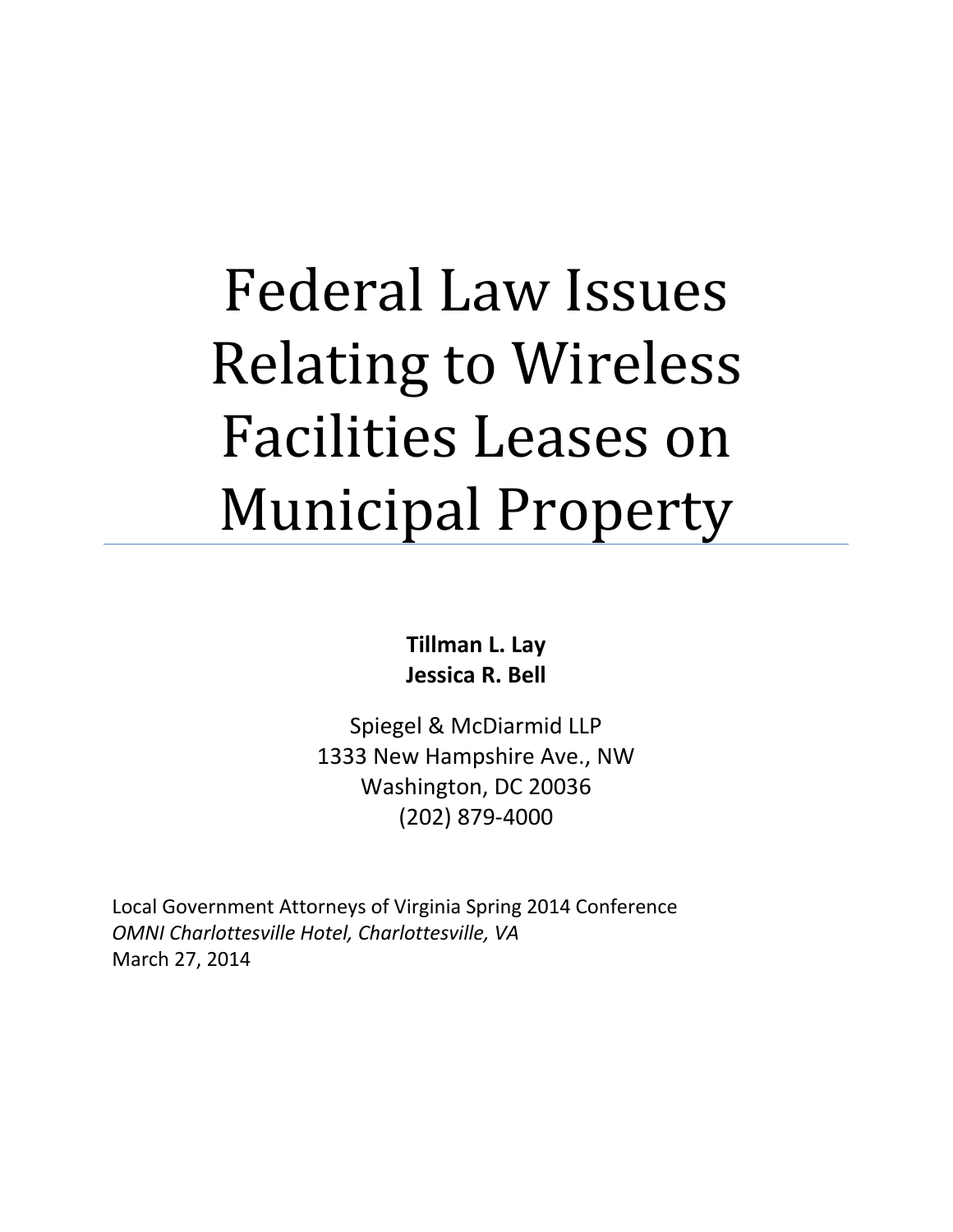# **About the Authors**

**Tillman L. Lay** is a partner in the Washington, D.C., law firm of Spiegel & McDiarmid LLP. He specializes in representing local governments and other clients on telecommunications, cable television, franchising, public safety, municipal broadband, rights-of-way, tax, property law, land use, constitutional law, antitrust and other federal law matters before the courts, the Federal Communications Commission (FCC) and Congress. His clients include scores of local governments across the nation. He has represented local government clients before the FCC, the courts and Congress on wireless siting issues. He also testified before a House Subcommittee on behalf of National Association of Counties, the U.S. Conference of Mayors, the National League of Cities and the Government Finance Officers Association against legislation that would impose a moratorium on state and local cell phone taxes. He received his undergraduate degree with highest honors from the University of Tennessee, and he is a *magna cum laude* graduate of the University of Michigan Law School. After law school, he clerked for the Honorable John C. Godbold, Chief Judge of the United States Court of Appeals for the Fifth Circuit.

**Jessica R. Bell** is an associate at Spiegel & McDiarmid LLP. Since joining the firm, she has worked on a range of telecommunications, transportation, and energy law matters. She graduated *cum laude* from Wellesley College and received her J.D. from the Columbia University School of Law. After law school, she clerked for the Honorable Andrew M. Mead of the Maine Supreme Judicial Court and completed a two-year Honors Attorney Fellowship in the Office of General Counsel of the United States Environmental Protection Agency.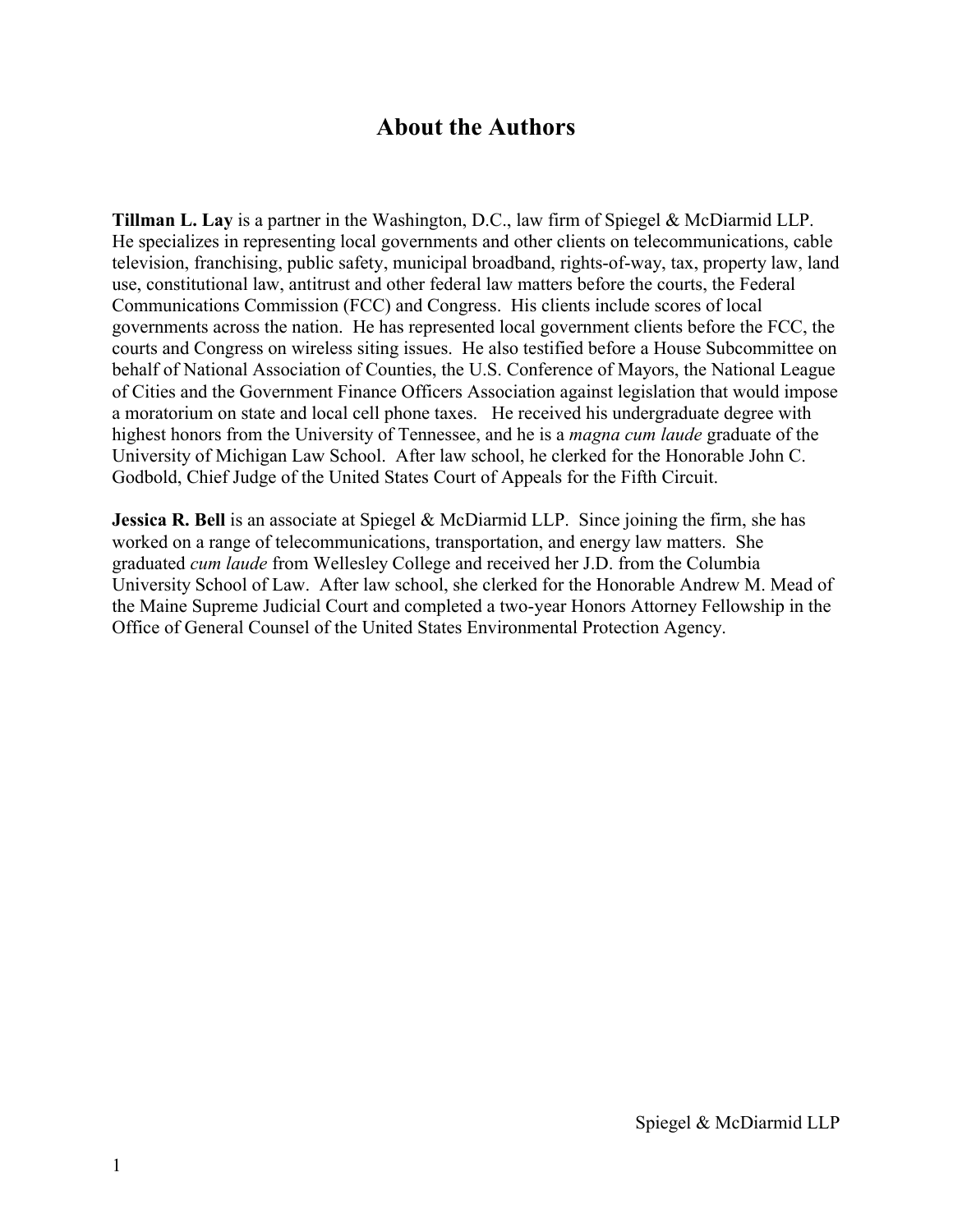# **Table of Contents**

| I.            |    |  |
|---------------|----|--|
| П.            |    |  |
| A)            |    |  |
| B)            |    |  |
| $\mathcal{C}$ |    |  |
|               | 1. |  |
|               | 2. |  |
| Ш.            |    |  |
| A)            |    |  |
| B)            |    |  |
| IV.           |    |  |
| V.            |    |  |
| A)            |    |  |
| B)            |    |  |

#### <span id="page-2-0"></span>**I. INTRODUCTION**

Demand for wireless services and the development and deployment of new technologies are increasing. The siting of wireless facilities is governed by federal, state, and local laws. In 1996 Congress enacted the Telecommunications Act of 1996 ("TCA") that preserved most state and local zoning authority in the siting of personal wireless service facilities while preempting certain exercises of that authority in order to balance local concerns with a growing need for wireless deployment. The Federal Communications Commission ("FCC" or "the Commission") is charged with interpreting and implementing the TCA. Notably, though, "the TCA does not federalize telecommunications  $\text{law}[\cdot]]^{1}$  and state and local governments have a significant role to play.

As part of the Middle Class Tax Relief and Job Creation Act of 2012, Congress enacted another provision, Section 6409(a), to advance wireless siting. The scope of the preemption of

 1 *Sw. Bell Mobile Sys., Inc. v. Todd*, 244 F.3d 51, 57 (1st Cir. 2001).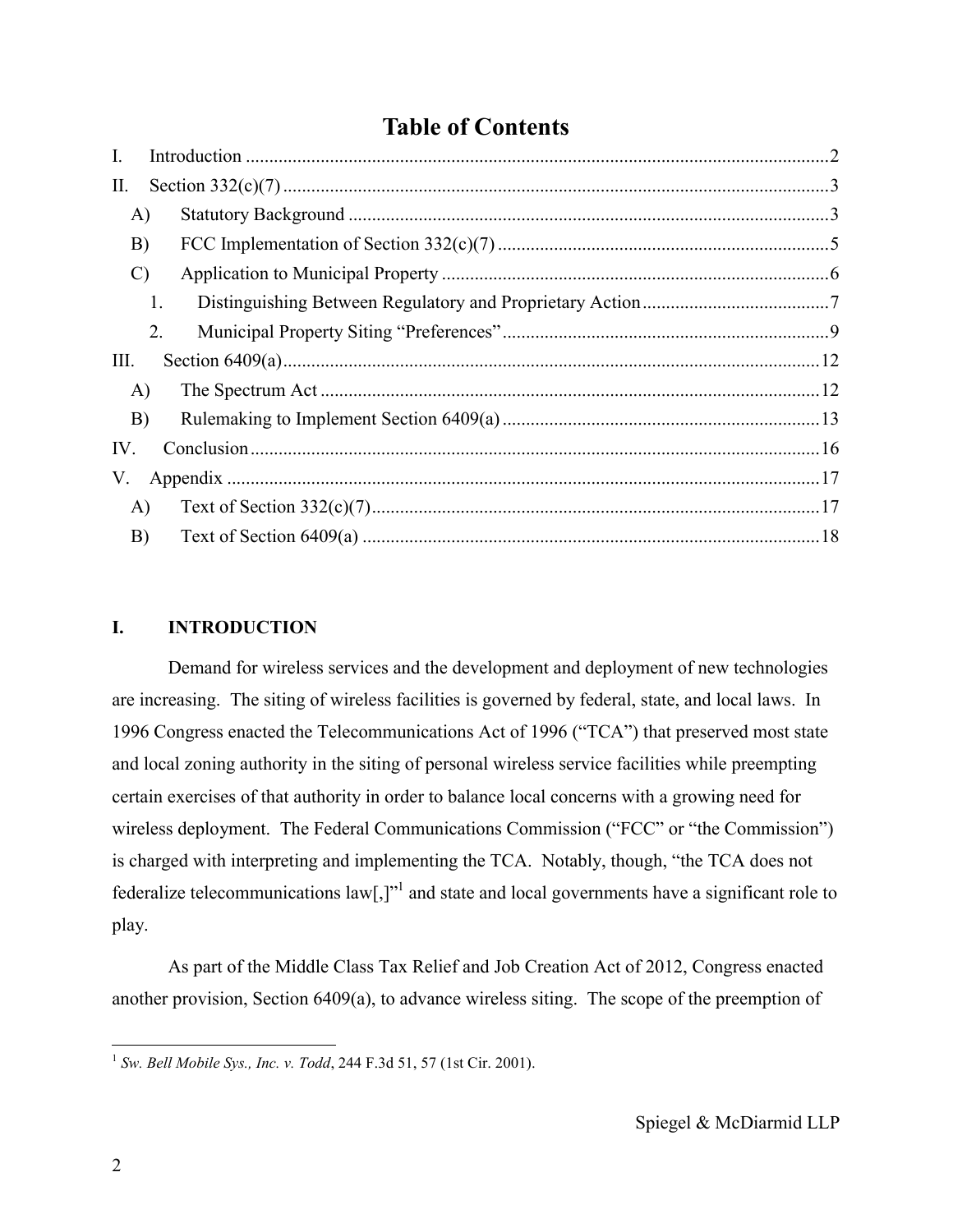state and local authority by the TCA and Section 6409(a), as well as the overall implementation of Section 6409(a), is the subject of a current Commission rulemaking. This paper discusses how the two statutory provisions affect the siting of wireless facilities on municipal property.<sup>2</sup>

#### **II. SECTION 332(c)(7)**

#### <span id="page-3-1"></span><span id="page-3-0"></span>*A) Statutory Background*

Section 704(a) of the TCA added Section 332(c)(7) to the Communications Act of 1934, as amended.<sup>3</sup> Section 332(c)(7) provides for limited preemption of state and local zoning authority in the siting of personal wireless service facilities. As part of an overall goal of promoting competition and encouraging rapid deployment of new wireless telecommunications technologies, Section 332(c)(7) aimed to reduce what were perceived to be local zoning impediments to the installation of facilities for wireless communications.<sup>4</sup> The provision "prevents Commission preemption of local and State land use decisions and preserves the authority of State and local governments over zoning and land use matters except in the limited circumstances set forth in the conference agreement."<sup>5</sup> The provision "is a deliberate

<sup>2</sup> An additional issue may be raised by the interaction between 47 U.S.C. §§ 253(a) and 332(c)(7). *See, e.g., Sprint Telephony PCS, L.P. v. Cnty. of San Diego*, 543 F.3d 571, 579 (9th Cir. 2008) (en banc) (discussing meaning of prohibition under two statutory provisions). Section 253(a) provides: "No State or local statute or regulation, or other State or local legal requirement, may prohibit or have the effect of prohibiting the ability of any entity to provide any interstate or intrastate telecommunications service." 47 U.S.C. § 253(a). Section 332(c)(7)(A), however, preserves general local zoning authority, stating "[e]xcept as provided in this paragraph, nothing in this chapter shall limit or affect the authority" of local governments over the "placement, construction, and modification of personal wireless service facilities."  $47 \text{ U.S.C.}$  § 332(c)(7)(A). Arguably, this provision precludes the application of Section 253(a) to an exercise of local zoning authority covered by Section 332(c)(7). The Section 253 issue will not be addressed in further detail in this paper, but it is an issue that municipal attorneys should keep in mind in dealing with wireless siting issues.

<sup>&</sup>lt;sup>3</sup> Telecommunications Act of 1996, Pub. L. No. 104-104, § 704(a), 110 Stat. 56 (1996) (codified at 47 U.S.C.  $§$  332(c)(7)). Section 332(c)(7) was the first provision of the federal Communications Act to explicitly address local land use and zoning authority over wireless facilities.

<sup>4</sup> *See Rancho Palos Verdes v. Abrams*, 544 U.S. 113, 115 (2005).

<sup>5</sup> H.R. Conf. Rep. No. 104-458, at 207-08 (1996), U.S. Code Cong. & Admin. News 1996, pp. 207-208 ("Conference Report").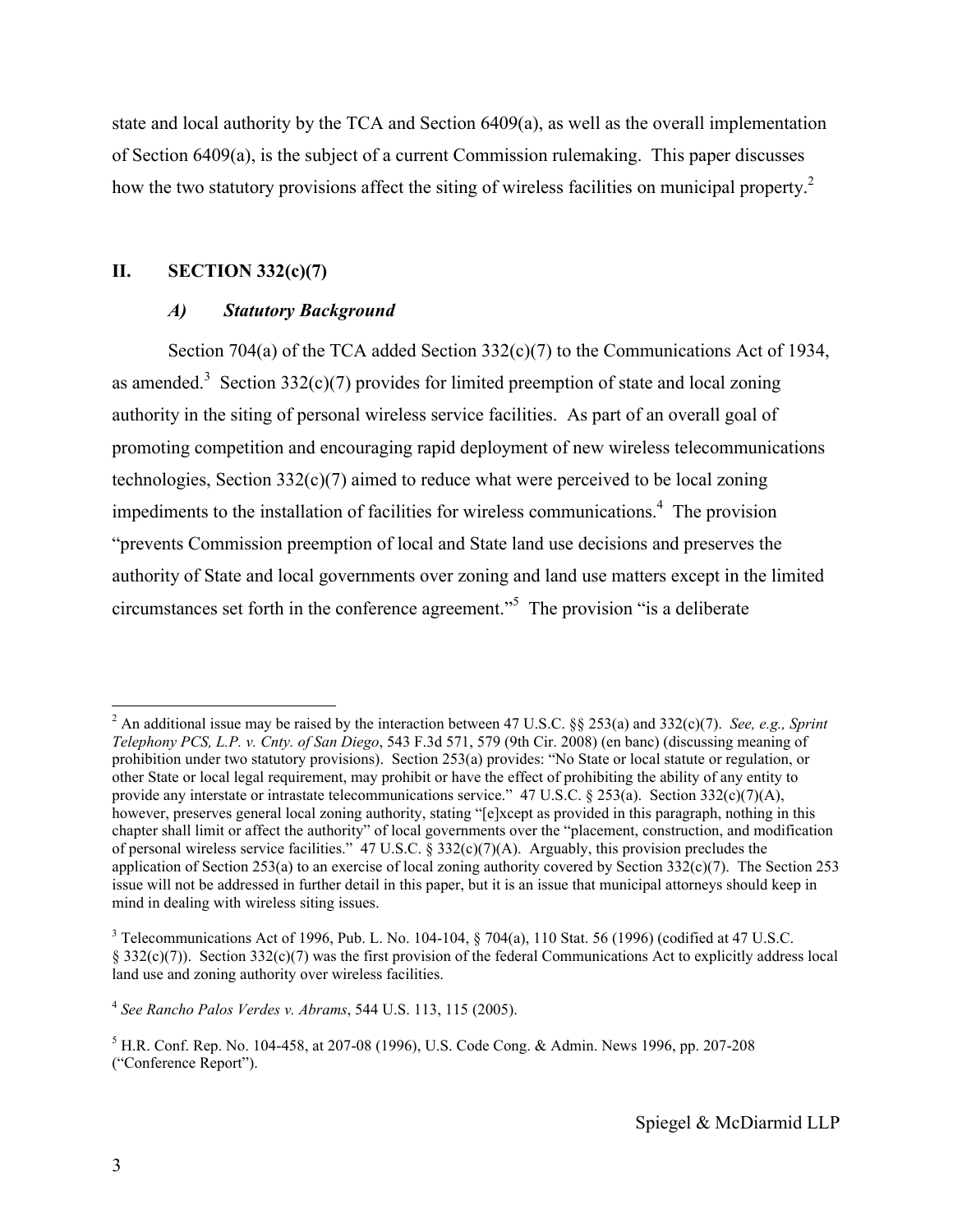compromise between two competing aims—to facilitate nationally the growth of wireless telephone service and to maintain substantial local control over siting of towers."<sup>6</sup>

The provisions of Section  $332(c)(7)(B)$  set limits on the general principle of the preservation of local authority established in Section 332(c)(7)(A).<sup>7</sup> The statute disallows unreasonable discrimination "among providers of functionally equivalent services"<sup>8</sup> and local government actions that "prohibit or have the effect of prohibiting the provision of personal wireless services."<sup>9</sup> State or local governments may not regulate wireless facilities on the basis of the environmental effects of radio frequency emissions to the extent that a facility complies with FCC regulations on such emissions.<sup>10</sup> State or local governments are also required to act on "any request for authorization to place, construct, or modify personal wireless service facilities within a *reasonable period of time*."<sup>11</sup> The statute requires denials to be in writing and supported by substantial evidence<sup>12</sup> and provides for expedited judicial review.<sup>13</sup>

8 47 U.S.C. § 332(c)(7)(B)(i)(I). *See AT&T Wireless PCS, Inc. v. City Council of Va. Beach*, 155 F.3d 423, 426-28 (4th Cir. 1998) (finding no unreasonable discrimination).

<sup>9</sup> 47 U.S.C. § 332(c)(7)(B)(i)(II). *See New Cingular Wireless PCS, LLC v. Fairfax Cnty. Bd. Of Supervisors,* 674 F.3d 270, 275-77 (4th Cir. 2012) (discussing what constitutes a prohibition under Section 332(c)(7)(B)(i)(II)); *APT Pittsburgh Ltd. v. Penn Twp. Butler Cnty.*, 196 F.3d 469, 480 (3d Cir. 1999).

<sup>10</sup> 47 U.S.C. § 332(c)(7)(B)(iv). *But see Sprint Spectrum L.P. v. Mills*, 283 F.3d 404, 420-21 (2d Cir. 2002) (upholding governmental entity's lease provision addressing radiofrequency emissions).

<sup>11</sup> 47 U.S.C. § 332(c)(7)(B)(ii) (emphasis added). *See* Section II(B), *infra*.

<sup>6</sup> *Town of Amherst, N.H. v. Omnipoint Commc'ns Enters., Inc.*, 173 F.3d 9, 13 & n.3 (1st Cir. 1999) (discussing initial House version of provision that would have charged the FCC with developing a uniform national policy for the deployment of wireless communication towers that was rejected in favor of a bill that "rejected such a blanket preemption of local land use authority").

<sup>&</sup>lt;sup>7</sup> See Omnipoint Commc'ns, Inc. v. City of Huntington Beach, 738 F.3d 192, 196 (9th Cir. 2013) (concluding that the preemptive scope of Section  $332(c)(7)$  is that "(1) it preempts local land use authorities' regulations if they violate the requirements of § 332(c)(7)(B)(i) and (iv); and (2) it preempts local land use authorities' adjudicative decisions if the procedures for making such decisions do not meet the minimum requirements of § 332(c)(7)(B)(ii) and (iii).").

<sup>&</sup>lt;sup>12</sup> 47 U.S.C. § 332(c)(7)(B)(iii). *See* Conference Report at p. 208 ("The phrase 'substantial evidence contained in a written record' is the traditional standard used for judicial review of agency actions."). *See also MetroPCS, Inc. v. City and Cnty. of San Francisco*, 400 F.3d 715, 721-23 (9th Cir. 2005) (discussing how different Courts of Appeal have interpreted the "in writing" requirement); *Sw. Bell Mobile Sys., Inc.*, 24 F.3d at 58-59 (describing substantial evidence standard).

<sup>13</sup> 47 U.S.C. § 332(c)(7)(B)(v). *See* Conference Report at p. 209 (noting that the party making the appeal may choose to seek judicial review in the appropriate Federal district court or a State court of competent jurisdiction).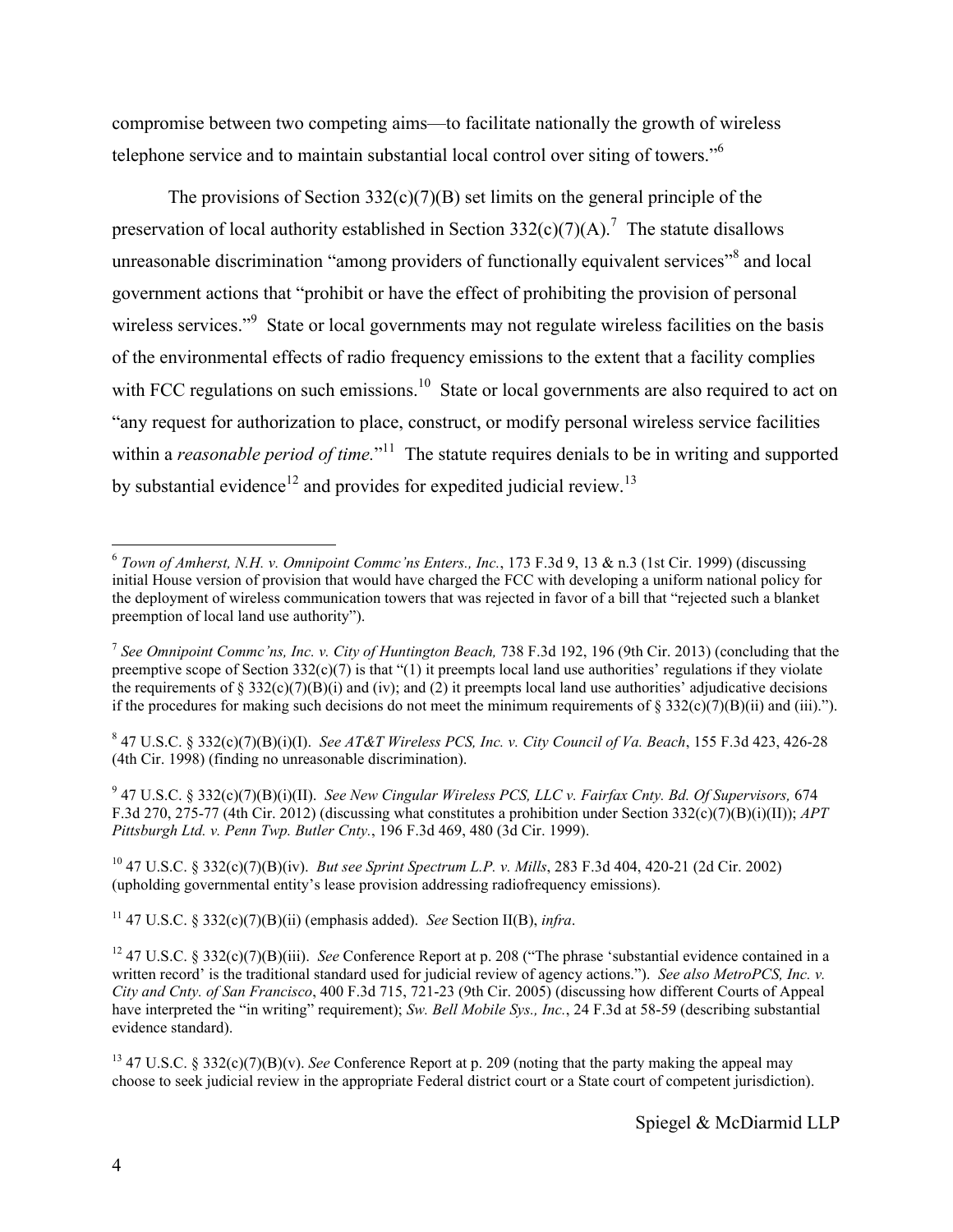#### <span id="page-5-0"></span>*B) FCC Implementation of Section 332(c)(7)*

For more than a decade after its 1996 enactment, interpretation and application of Section  $332(c)(7)$  was the province of the courts, just as Congress envisioned by including a specific court remedy in Section  $332(c)(7)(B)(v)$ . In 2008, however, CTIA – The Wireless Association filed a petition requesting the Commission to address, among other things, what constitutes a "reasonable period of time" for the purpose of Section  $332(c)(7)(B)(ii)$ .<sup>14</sup> In response to the petition, the Commission defined what constitutes a "presumptively 'reasonable period to time' beyond which inaction on a personal wireless service facility siting application will be deemed a 'failure to act'" as 90 days for collocation applications, and 150 days for applications other than collocations.<sup>15</sup> These timeframes take into account whether applications are complete, and the local government must notify the applicant within 30 days if it finds an application to be incomplete.<sup>16</sup>

Several cities sought review of the *Shot Clock Ruling*. 17 The Fifth Circuit granted the Commission deference with respect to its exercise of authority to implement Section 332(c)(7).<sup>18</sup> The Fifth Circuit then rejected the cities' argument that the FCC's timeframes improperly place the burden on a state or local government, creating a "presumption *for* preemption," finding

Courts have held that the appropriate remedy is an injunction ordering the local government to issue the permit. *See, e.g.*, *Omnipoint Corp. v. Zoning Hearing Bd.,* 181 F.3d 403, 409-10 (3d Cir. 1999); *Cellular Tel. Co. v. Town of Oyster Bay,* 166 F.3d 490, 497 (2d Cir. 1999). In a recent rulemaking that remains ongoing, however, the Commission solicited comment on whether to adopt additional remedies. Notice of Proposed Rulemaking ¶ 162, WT 13-238, WC 11-59, RM 11688 (terminated), WT 13-32, FCC 13-122 (Sept. 26, 2013) ("*NPRM*").

<sup>14</sup> Petition for Declaratory Ruling to Clarify Provisions of Section  $332(c)(7)(B)$  to Ensure Timely Siting Review and to Preempt Under Section 253 State and Local Ordinances that Classify All Wireless Siting Proposals as Requiring a Variance, WT Docket No. 08-165, Declaratory Ruling, 24 FCC Rcd 13994 ¶ 2 (2009) ("*Shot Clock Ruling*"), *recon. denied*, 25 FCC Rcd 11157, *aff'd sub nom., City of Arlington, Tex. v. FCC*, 668 F.3d 229 (5th Cir. 2012), *aff'd*, 133 S.Ct. 1863 (2013).

<sup>15</sup> *Shot Clock Ruling* **[4** 19. The Commission found that defining timeframes would lend clarity to Section 332(c)(7) and "ensur[e] that the point at which a State or local authority 'fails to act' is not left so ambiguous that it risks depriving a wireless siting applicant of its right to redress." *Id.*¶ 41.

<sup>16</sup> *Id.*¶ 53.

 $\overline{a}$ 

<sup>17</sup> *City of Arlington, Tex. v. FCC*, 668 F.3d 229, 236-36 (5th Cir. 2012), *aff'd*, 133 S.Ct. 1863, 1873 (2013) (considering whether "a court should apply *Chevron* to review an agency's determination of its own jurisdiction").

<sup>18</sup> *City of Arlington,* 668 F.3d at 254.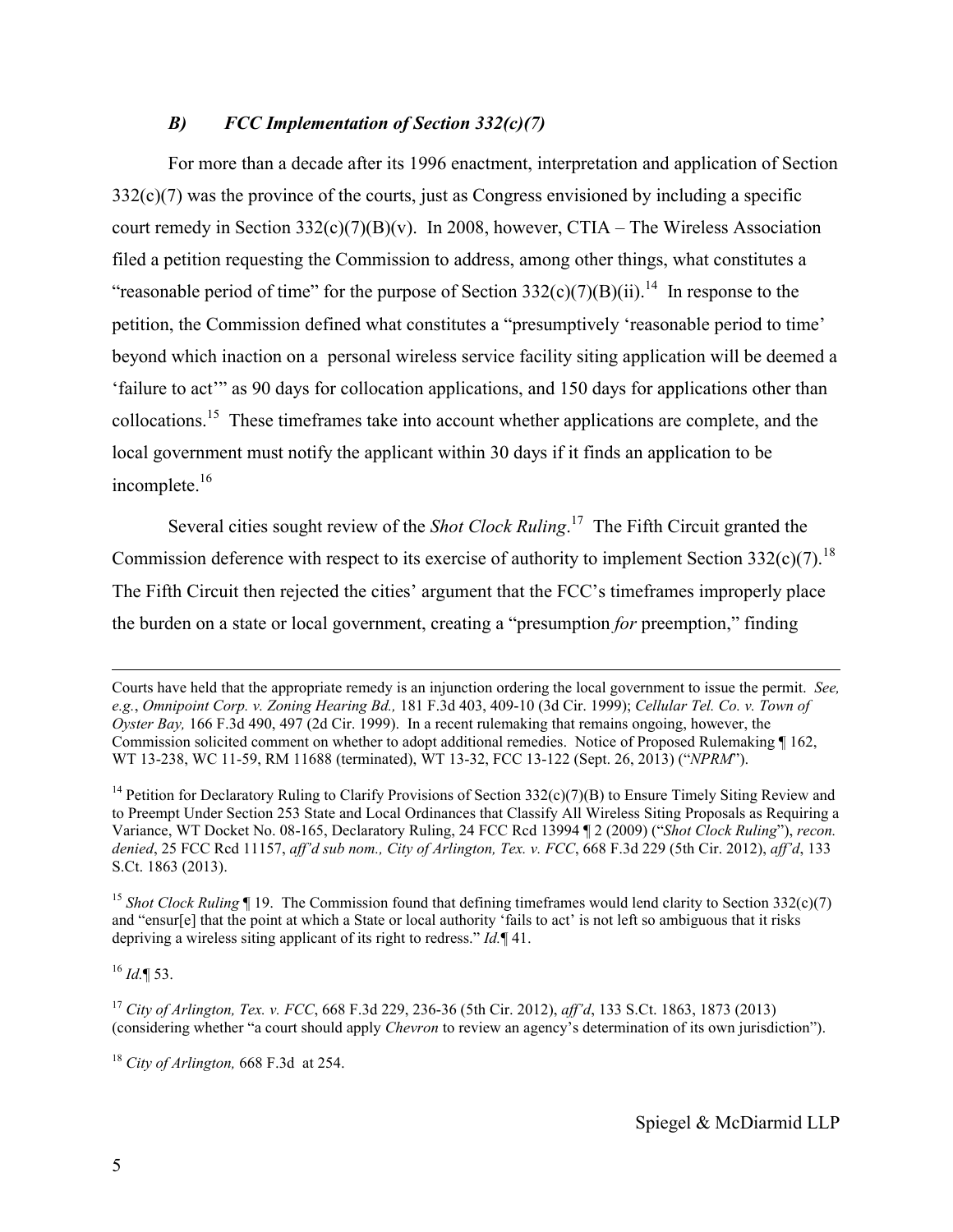instead that this was not the effect of the presumptively reasonable time periods.<sup>19</sup> The court explained that a presumption in a civil proceeding operates according to a "bursting-bubble" theory of presumption, and "the *only* effect of a presumption is to shift the burden of producing evidence with regard to the presumed fact."<sup>20</sup> Applying this theory to the *Shot Clock Ruling*, the court stated:

> True, the wireless provider would likely be entitled to relief if it showed a state or local government's failure to comply with the time frames and the state or local government failed to introduce evidence demonstrating that its delay was reasonable despite its failure to comply. But, if the state or local government introduced evidence demonstrating that its delay was reasonable, a court would need to weigh that evidence against the length of the government's delay—as well as any other evidence of the unreasonable delay that the wireless provider might submit—and determine whether the state or local government's actions were unreasonable under the circumstances  $21$

The state or local government must produce evidence challenging the presumed reasonableness of the FCC's "shot clock" period in a particular case, and then the presumption disappears, leaving the reviewing court to judge competing evidence.

# <span id="page-6-0"></span>*C) Application to Municipal Property*

Preemption doctrines generally apply only to state regulation and not when a state owns and manages property.<sup>22</sup> Accordingly, courts have generally ruled that Section 332(c)(7) does not apply to local government actions or decisions relating to the siting of wireless facilities on municipal property. A related issue is whether ordinances or practices that incentivize in some way wireless facility siting on municipal property (as opposed to neighboring private property) run afoul of Section 332(c)(7).

 $\overline{a}$ <sup>19</sup> *Id.* at 256.

 $^{20}$  *Id.* (emphasis in original) (internal quotation marks and citation omitted).

<sup>21</sup> *Id.* at 257.

<sup>22</sup> *See Bldg. & Constr. Trades Council v. Associated Builders & Contractors*, 507 U.S. 218, 226-27 (1993) ("When a State owns and manages property … it must interact with private participants in the marketplace. In doing so, the State is not subject to pre-emption by the [federal statute], because pre-emption doctrines apply only to state *regulation*." (emphasis in original)).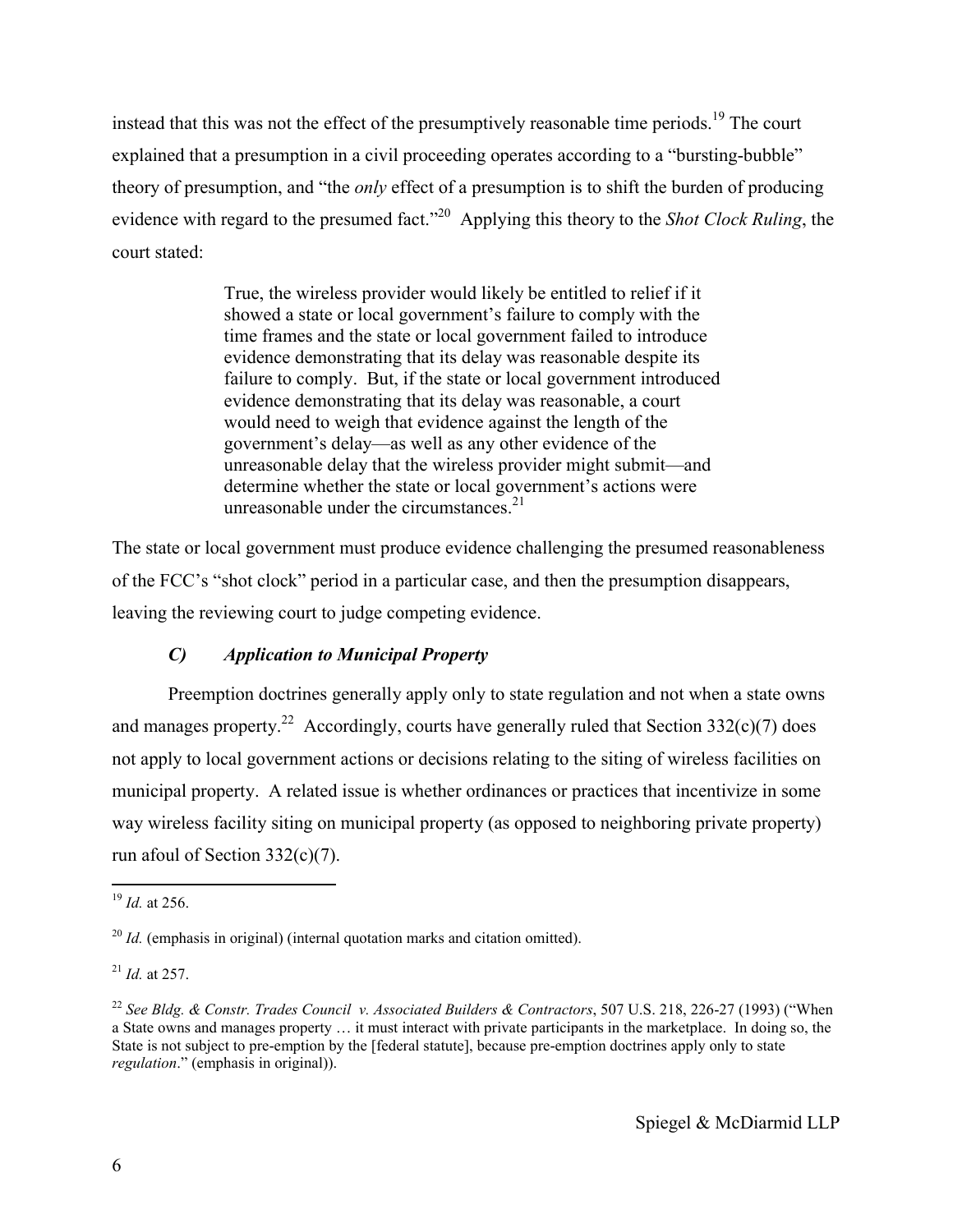## <span id="page-7-0"></span>1. Distinguishing Between Regulatory and Proprietary Action

The Ninth Circuit recently addressed the application of Section  $332(c)(7)$  to municipal property. In this case, T-Mobile and the City of Huntington Beach entered into lease agreements for the siting of wireless facilities in City parks.<sup>23</sup> The City Council then determined that notwithstanding T-Mobile's lease agreement with the City and valid land use and building permits, T-Mobile also had to obtain voter approval under a city charter measure that gave voters authority over construction on public lands.<sup>24</sup> T-Mobile sought relief in federal court, arguing that Section 332(c)(7) barred the application of the voter approval measure to the proposed project; the district court found that the measure, as applied to T-Mobile's wireless siting application, ran afoul of Section  $332(c)(7)$ , and remanded to the City, at which point the City followed Section 332(c)(7) procedures to revoke the permits.<sup>25</sup>

On appeal, the Ninth Circuit reversed. It determined that the city charter measure at issue "is not the sort of local land use regulation or decision that is subject to the limitations of § 332(c)(7), but rather is a voter-enacted rule that the City may not lease or sell city-owned property for certain types of construction unless authorized by a majority of the electors."<sup>26</sup> Because the charter provision "simply provides a mechanism for the City, through voters, to decide whether to allow construction on its own land,"<sup>27</sup> it is not a form of local zoning or land use regulation to which Section  $332(c)(7)(B)$  applies. The court held: "By its terms, the TCA applies only to local zoning and land use decisions and does not address a municipality's property rights as a landowner."<sup>28</sup> As a rule dealing with the City's management of its own property, the measure was therefore outside the scope of Section 332(c)(7) preemption.

 $\overline{a}$ 

<sup>28</sup> *Id.* at 201.

<sup>23</sup> *Omnipoint Commc'ns, Inc.,* 738 F.3d at 198.

<sup>24</sup> *Id.* at 196, 198.

<sup>25</sup> *Id.* at 198-99.

<sup>26</sup> *Id.* at 199.

<sup>27</sup> *Id*.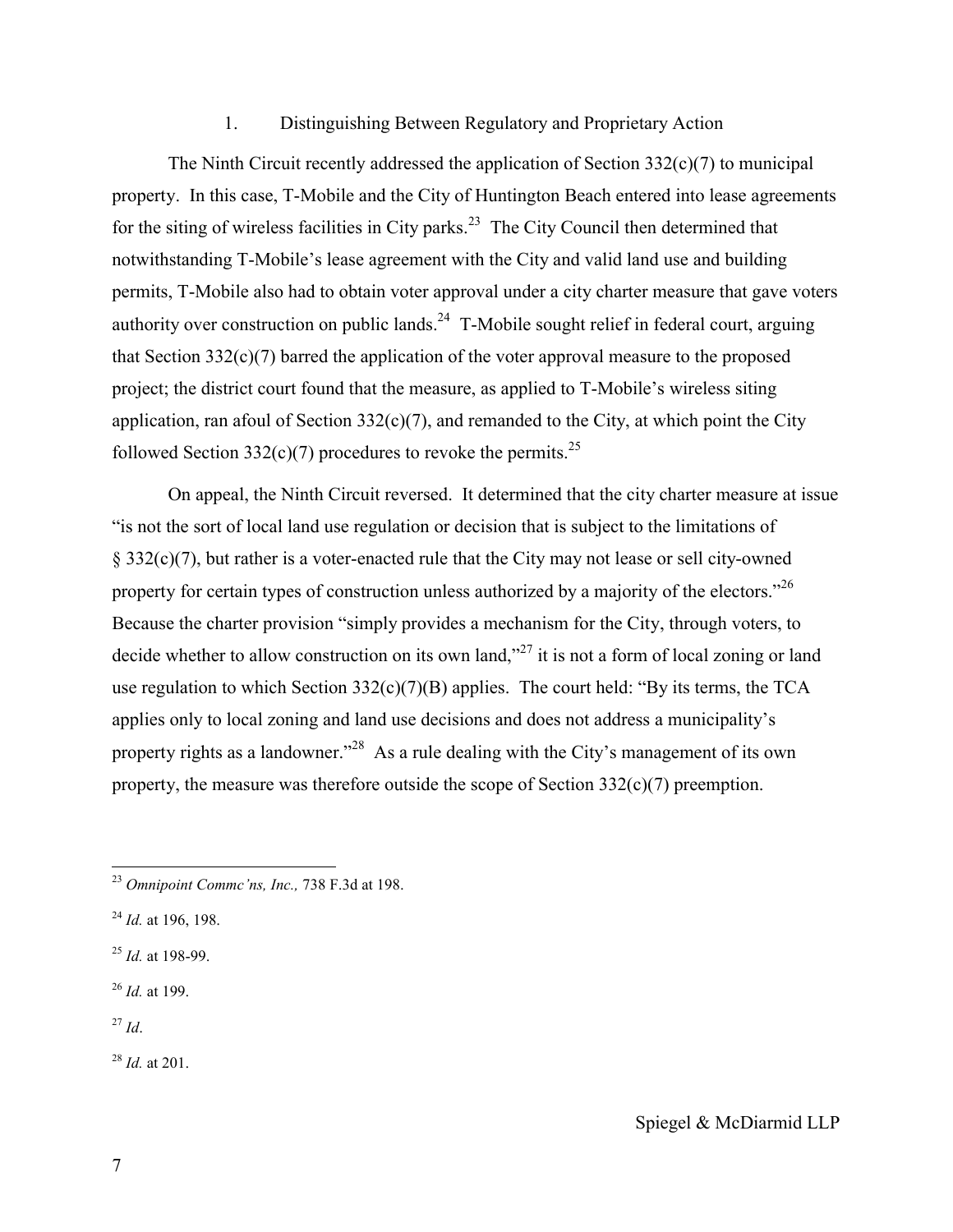The Second Circuit has similarly found that Section  $332(c)(7)$  does not limit proprietary actions of a municipality and concluded that Congress intended Section 332(c)(7)'s preemption to be narrow and its preservation of local governmental authority to be broad.<sup>29</sup> Examining the language of the statute, the court observed that the preservation of local governmental "authority" in Section  $332(c)(7)(A)$  refers to "decisions," whereas the limitations on local authority in Section 332(c)(7)(B) language refer to "regulation."<sup>30</sup> These contrasting terms highlight that the limitations of Section 332(c)(7)(B) apply to a different, and more limited, set of local government actions than what is covered, and preserved, in Section 332(c)(7)(A). The court also noted that a municipality or an instrumentality thereof—in this case a school district has "the same right in its proprietary capacity as [a private] property owner to refuse to lease" its property, and Section 332(c)(7) does not preempt a governmental body's right to refuse to lease its property.<sup>31</sup> Further, a public entity, just like a private party, is permitted to decline to lease its property except subject to agreed-upon conditions, and the party seeking a lease may look for other eligible sites if it does not accept those conditions.<sup>32</sup>

It is also worth noting that compelling local governments to allow applicants access to municipal property to site wireless facilities would run afoul of the Fifth Amendment as a taking of municipal property with no mechanism for determining or awarding just compensation.<sup>33</sup> This is an additional argument against wireless providers that seek access, or unconditional access, to municipal property.

<sup>30</sup> *Id.*

<sup>29</sup> *Sprint Spectrum L.P. v. Mills*, 283 F.3d at 420.

<sup>&</sup>lt;sup>31</sup> *Id.* at 421. *Accord Omnipoint Commc'ns Enters., L.P. v. Twp. of Nether Providence, 232 F.Supp.2d 430, 435* (E.D. Pa. 2002) ("[T]he Township had no duty under the TCA to negotiate or ultimately to lease portions of municipal property to Omnipoint for the purpose of installing an antenna.").

<sup>&</sup>lt;sup>32</sup> *Sprint Spectrum L.P. v. Mills,* 283 F.3d at 421 ("We see no indication that Congress meant the TCA to apply any different set of principles to a telecommunications company's negotiated agreement with a public property owner.").

<sup>33</sup> *See Ark. Game & Fish Comm'n v. United States*, 133 S.Ct. 511, 518 (2012); *Loretto v. Teleprompter Manhattan CATV Corp.,* 458 U.S. 419, 426 (1982); *Gulf Power Co. v. United States*, 187 F.3d 1324, 1328-29 (11th Cir. 1999). The law is clear that local governments, no less than private landowners, are entitled to the protection of the Takings Clause of the Fifth Amendment. *See*, *e.g.*, *United States v. 50 Acres of Land*, 469 U.S. 24, 31 & n.15 (1984).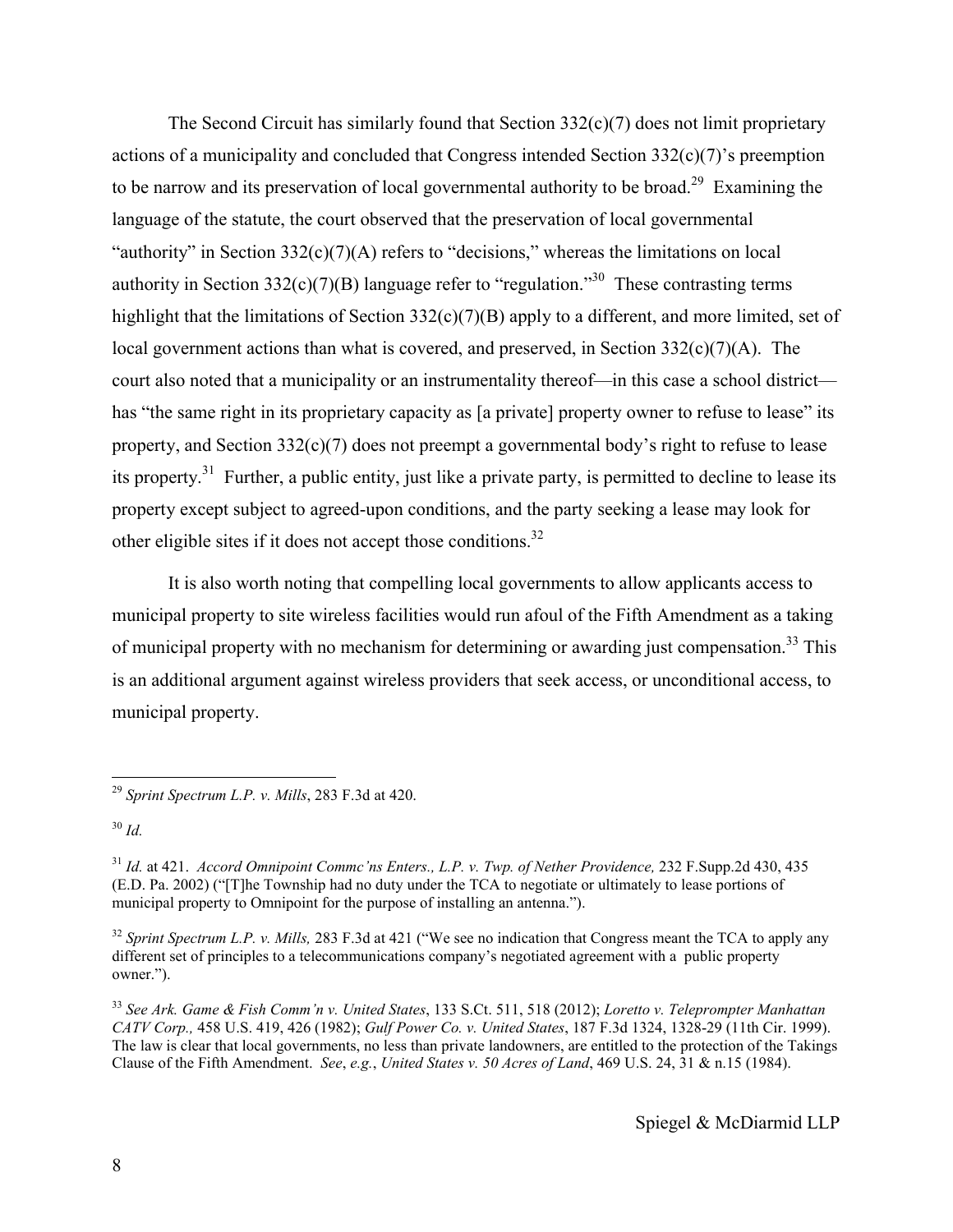#### <span id="page-9-0"></span>2. Municipal Property Siting "Preferences"

Some wireless providers have expressed concern over municipal ordinances or practices that create a so-called "preference" for siting on municipal property rather than private property and have questioned whether such ordinances or practices rise to the level of unreasonable discrimination prohibited by Section 332(c)(7)(B)(i)(I).<sup>34</sup> These preferences may arise in at least two ways. First, local land use and zoning ordinances may not apply, or apply to a lesser extent, to municipal property, creating a natural incentive to site there.<sup>35</sup> Second, the wireless industry has alleged that some local governments may have ordinances that more directly favor siting facilities on municipal property.

At the wireless industry's behest, the issue of whether so-called "preferences" for siting on municipal property violate the anti-discrimination provision of Section  $332(c)(7)(B)(i)(I)$  has been raised in the pending FCC rulemaking discussed in Section III(B) below. Local governments have responded in the rulemaking, arguing that industry's municipal "preference" discrimination argument is wrong as a matter of policy and law.

As a practical matter, allowing wireless facilities to be sited on municipal property in areas (such as residential zones) where they are not allowed on private property promotes the deployment of wireless facilities. For example, in many municipalities, wireless towers are generally not permitted in areas zoned residential. Fire or police stations in these residential areas, which already typically contain public safety wireless facilities, may be the only eligible property on which wireless facilities are permitted. If this municipal property had to be treated the same as the surrounding residential properties in the area, then either no wireless deployment would be permitted in the area (including the fire or police station), or every home in the area would become a potential site for a wireless tower. The absurdity of this result reveals the fallacy of industry's position and makes clear the positive effects of encouraging facilities to be sited on municipal property.

<sup>34</sup> *See, e.g.,* Comments of PCIA and DAS Forum at 43-44, WC Docket No. 11-59 (filed July 18, 2011).

 $35$  Local land use law is typically directed at placing limits on private property owners' use of their property. The control and use of public property, in contrast, is subject to direct public oversight by voters—who essentially own public property indirectly through their municipal government.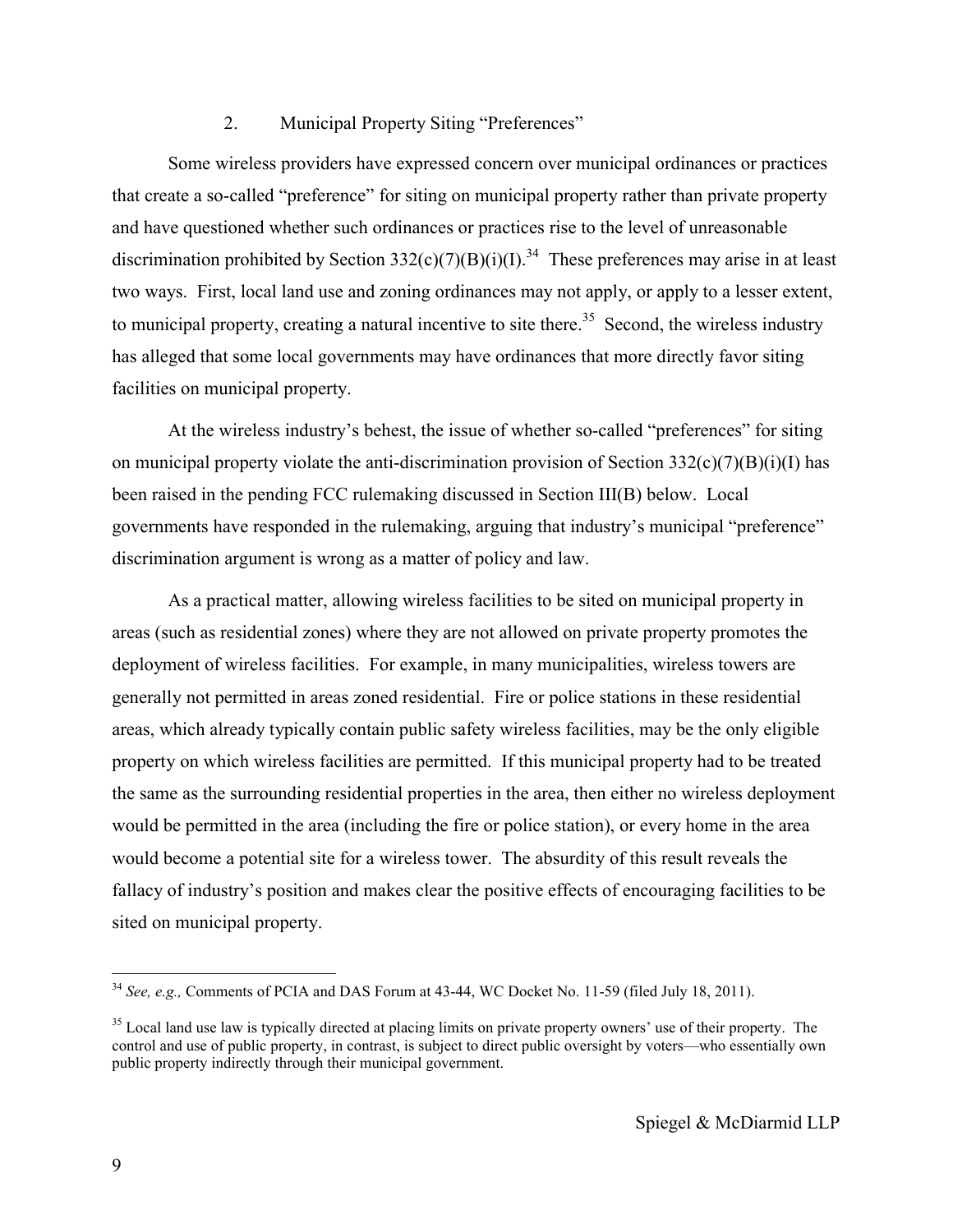Moreover, legislative history and subsequent case law interpreting Section  $332(c)(7)$  do not support the argument that a preference for siting on municipal property would be unreasonable discrimination. The Conference Report used "functionally equivalent services" to refer only to personal wireless service providers that directly compete against one another.<sup>36</sup> A preference for siting on municipal property, as long as it is applied equally to all wireless providers, is thus not even "discrimination," much less "unreasonable discrimination," within the meaning of Section  $332(c)(7)(B)(i)(I).^{37}$ 

Further, the Conference Report sets forth Congress' intent that local governments must have "the flexibility to treat facilities that create different visual, aesthetic, or safety concerns differently to the extent permitted under generally applicable zoning requirements even if those facilities provide functionally equivalent services."<sup>38</sup> As an example, the conferees stated that they did "not intend that if a State or local government grants a permit in a commercial district, it must also grant a permit for a competitor's 50-foot tower in a residential district."<sup>39</sup> This recognizes the legitimate goals of zoning and that a local government can distinguish between types of property.<sup>40</sup>

Put simply, Section  $332(c)(7)(B)(i)(I)$  prohibits unreasonable discrimination among wireless providers. It does *not* prohibit discrimination among the different kinds of property on which a wireless provider may seek to place its facilities. A provider that challenges the application of a municipal preference cannot show that it has been "treated differently from other providers whose facilities are *similarly situated* in terms of the *structure, placement or* 

<sup>39</sup> *Id.*

<sup>36</sup> Conference Report at p. 208.

<sup>37</sup> *But see New Cingular Wireless PCS, LLC v. City of W. Haven, Conn.*, No. 3-11-cv-1967, 2013 U.S. Dist. LEXIS 95321 at \* 17 (D. Conn. July 9, 2013) (finding that although new zoning regulations apply equally to all carriers, they have the effect of discriminating in favor of wireless providers that have existing facilities and against providers that do not).

<sup>38</sup> Conference Report at p. 208.

<sup>40</sup> *See, e.g., T-Mobile Ne. v. Fairfax County Bd. Of Supervisors*, 672 F.3d 259, 272 (4th Cir. 2012) (finding no unreasonable discrimination where local government's denial was based on "legitimate, traditional zoning principles" and facilities that had been approved for other providers "can be distinguished on several grounds").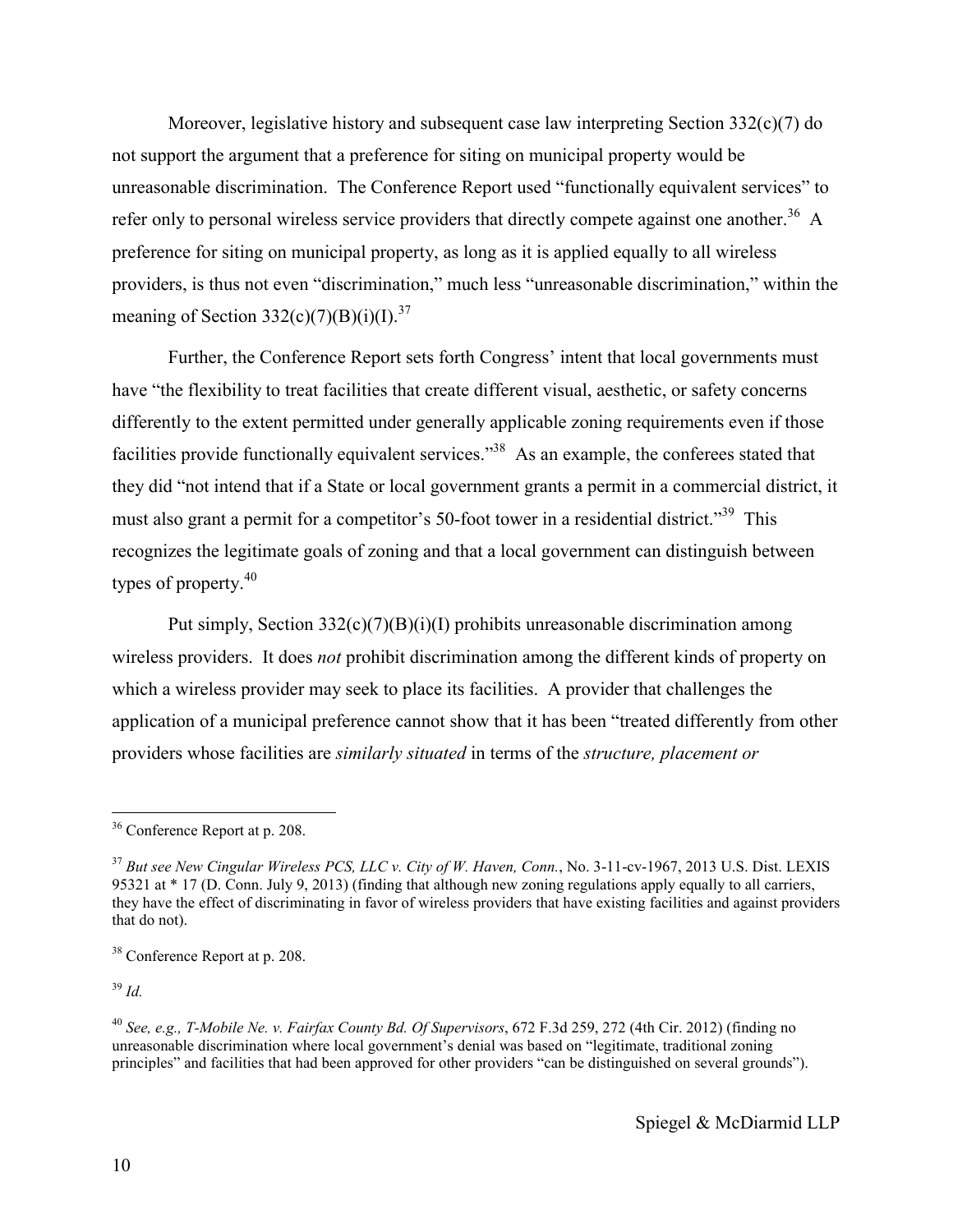*cumulative impact* as the facilities in question.<sup> $1$ </sup> A local government may distinguish among different kinds of property without being unreasonably discriminatory.<sup>42</sup> A municipality's decision to encourage wireless siting on municipal property is therefore not unreasonable discrimination within the meaning of Section  $332(c)(7)(B)(i)(I)$ .

As mentioned above, however, the Commission is currently considering this issue in a Notice of Proposed Rulemaking issued September 26, 2013 ("*NPRM*").<sup>43</sup> The *NPRM* requested comment on whether "ordinances establishing preferences for the placement of wireless facilities on municipal property are unreasonably discriminatory under Section  $332(c)(7)$ .<sup>44</sup> Initial industry comments advocated a "deployment at all costs" position where anything that makes siting on municipal property more attractive is permissible, but to the extent that any such preference makes siting on private property less attractive, a municipal preference is an impermissible impediment.<sup>45</sup> Local governments argued that having different processes for siting on municipal property versus private property, applying equally to all functionally equivalent providers, is not "unreasonable discrimination."<sup>46</sup> To the extent a municipal preference might raise an issue, commenters urged the Commission that a rule was unnecessary due to the fact-specific inquiry that would be necessary in those instances.<sup>47</sup>

<sup>44</sup> *NPRM* ¶ 160.

 $\overline{a}$ 

<sup>46</sup> Comments of Fairfax County, Virginia at 26, WT Docket No. 13-238 (filed Feb. 3, 2014).

<sup>41</sup> *MetroPCS, Inc.*, 400 F.3d at 727 (internal quotation marks omitted) (emphasis in original). *See also Omnipoint Commc'n Enters., L.P. v. Zoning Hearing Bd. of Easttown Twp.*, 331 F.3d 386, 395 (3d Cir. 2003) (stating that plaintiff must first show that the relevant providers are functionally equivalent and must then show that the government body unreasonably discriminated).

<sup>42</sup> *See, e.g., id.*; *Sprint Spectrum L.P. v. Willoth*, 176 F.3d 630, 639 (2d Cir. 1999) ("[L]ocal governments may reasonably take the location of the telecommunications tower into consideration when deciding whether: (1) to require a more probing inquiry, and (2) to approve an application for construction of wireless telecommunications facilities, even though this may result in discrimination between providers of functionally equivalent services."); *Sprint Spectrum L.P. v. Bd. of Zoning Appeals of Brookhaven*, 244 F.Supp.2d 108, 117 (E.D.N.Y. 2003).

<sup>&</sup>lt;sup>43</sup> Notice of Proposed Rulemaking, WT 13-238, WC 11-59, RM 11688 (terminated), WT 13-32, FCC 13-122 (Sept. 26, 2013) ("*NPRM*").

<sup>45</sup> Comments of PCIA – The Wireless Infrastructure Ass'n and the HetNet Forum at 5 n.21, WT Docket No. 13-238 (filed Feb. 3, 2014).

<sup>47</sup> *See, e.g.*, Comments of the City of Alexandria, Virginia *et al.* at 57, WT Docket No. 13-238 (filed Feb. 3, 2014); Reply Comments of the City of San Antonio, Texas at 25, WT Docket No. 13-238 (filed March 5, 2014).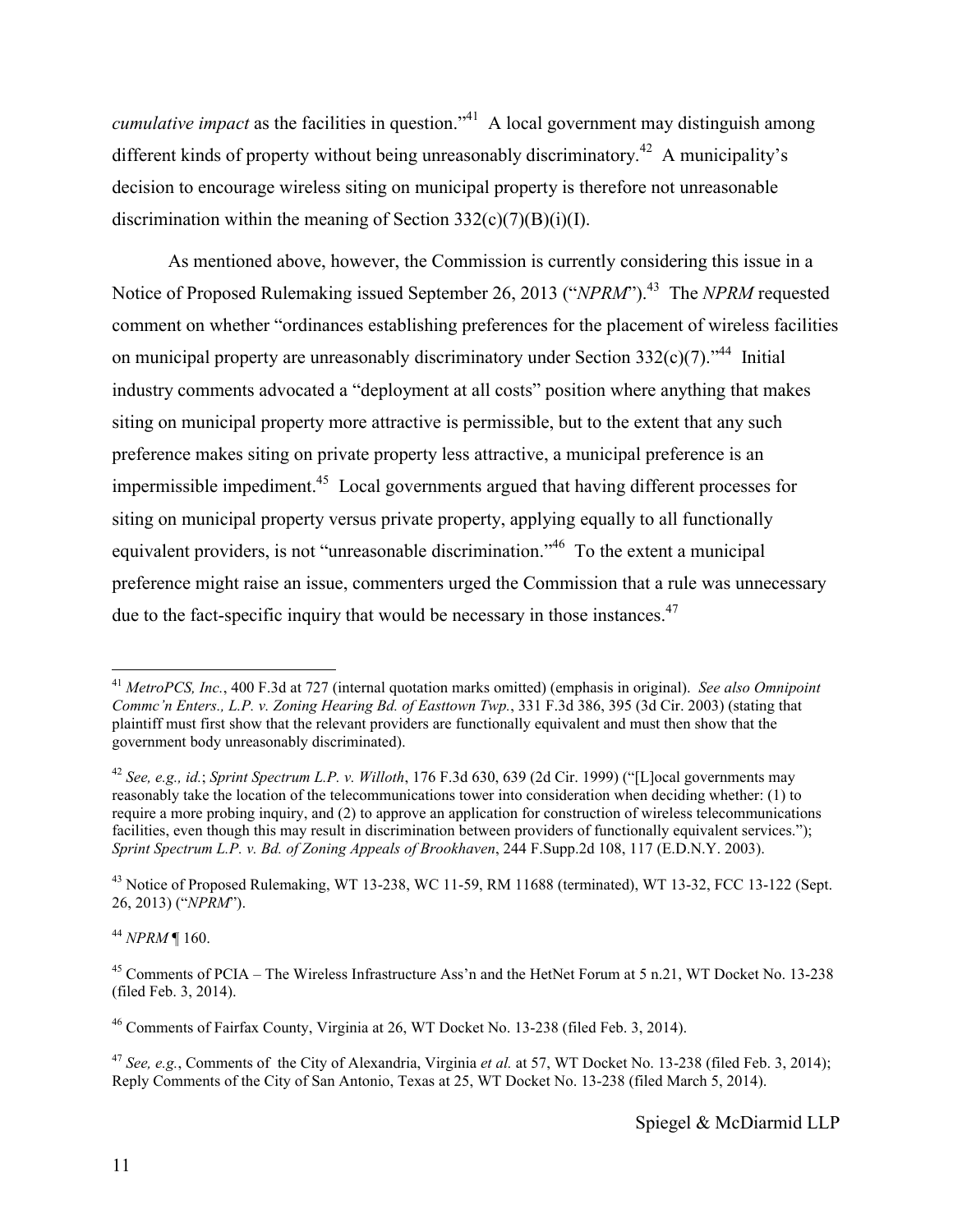While we believe local governments have the better of the arguments before the FCC, this does not necessarily mean they will prevail on this issue. The *NPRM* therefore warrants local governments' attention and continued participation.

#### **III. SECTION 6409(a)**

#### <span id="page-12-1"></span><span id="page-12-0"></span>*A) The Spectrum Act*

The Spectrum Act was enacted as part of the Middle Class Tax Relief and Job Creation Act of 2012. The Spectrum Act, generally, was intended to "advance wireless broadband service" for public safety and commercial purposes and provided for the creation of a broadband communications network (known as "FirstNet") for first responders per the recommendation of the 9/11 Commission.<sup>48</sup> Section 6409(a) of the Spectrum Act provides, in pertinent part, that "a State or local government may not deny, and shall approve, any eligible facilities request for a modification of an existing wireless tower or base station that does not substantially change the physical dimensions of such tower or base station."<sup>49</sup>

Section 6409(a) applied to all local governments upon its enactment in 2012. However, there has been little precedent construing Section 6409(a) to date, and the ambiguity of the statute's language has resulted in differing interpretation by industry and local governments. For example, the statute does not define what constitutes a "substantial<sup>[]</sup> change." It is unclear exactly what Section  $6409(a)$  requires, or if it is even constitutional.<sup>50</sup> One district court treated Section 6409(a) as "further evidence of a clear congressional policy demanding the prompt

<sup>48</sup> H.R. Rep. 112-399 at 136 (2012), U.S. Code Cong. & Admin. News 2012, p. 220.

<sup>&</sup>lt;sup>49</sup> Middle Class Tax Relief and Job Creation Act of 2012, Pub. L. No. 112-96, § 6409(a), 126 Stat. 156 (2012) ("Spectrum Act") (codified at 47 U.S.C. § 1445(a)).

 $50$  A federal law that compels a state or local government to approve an application or take other specific action may impermissibly commandeer state and local government in violation of the Tenth Amendment. *See Nat'l Fed'n of Indep. Bus. v. Sebelius,* 132 S.Ct. 2566, 2602 (2012); *Printz v. United States*, 521 U.S. 898, 933 (1997).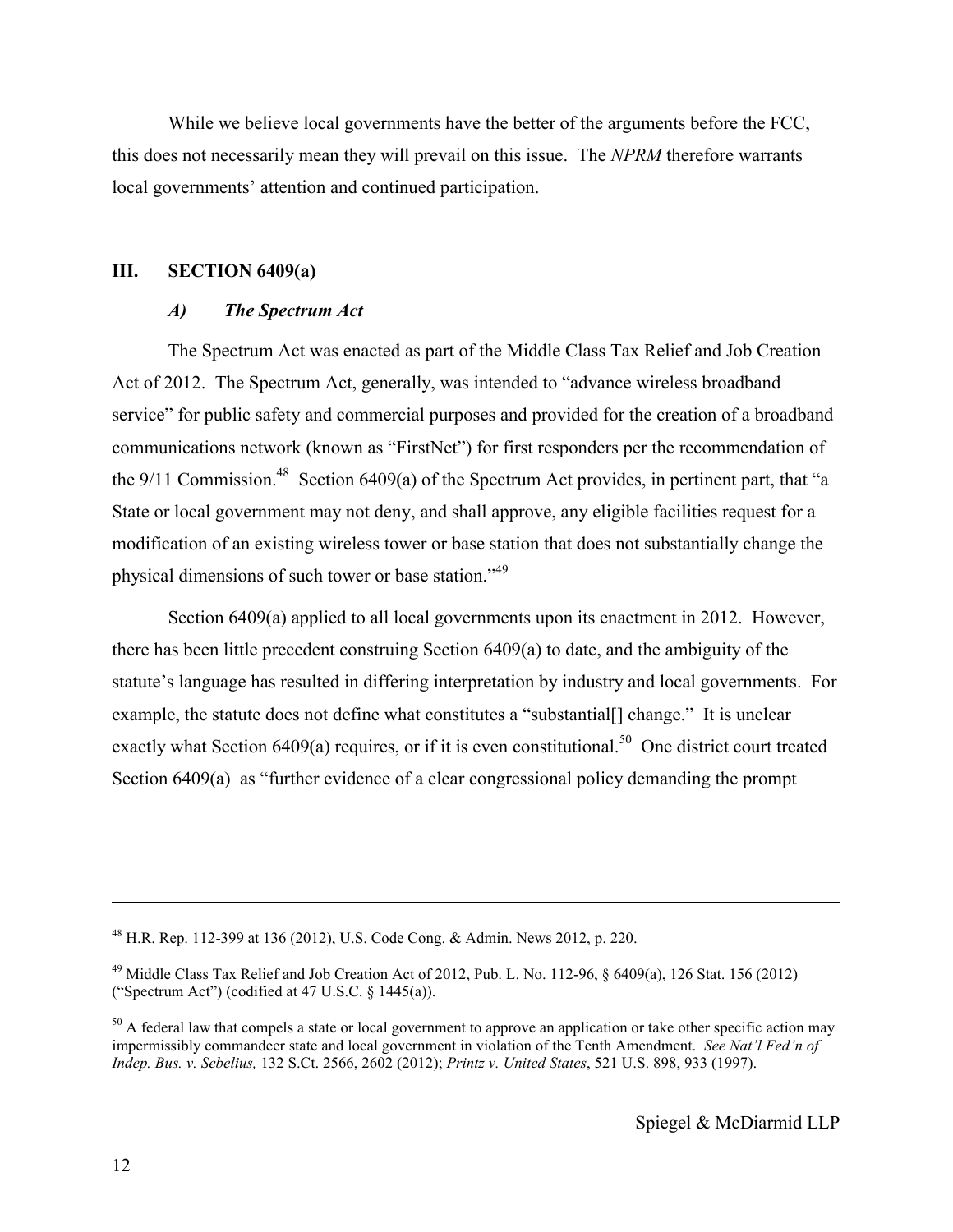removal of locally imposed, unreasonably discriminatory obstacles to modifications of existing facilities that would further the rapid deployment of wireless technology[.] $^{51}$ 

#### <span id="page-13-0"></span>*B) Rulemaking to Implement Section 6409(a)*

In the September 26, 2013, *NPRM*, the Commission issued multiple proposals to interpret and implement Section  $6409(a)$ .<sup>52</sup> As an initial note, local governments and industry disagree on the need for a rulemaking to implement Section 6409(a) at this point. The FCC tentatively found that it would serve the public interest to establish "rules clarifying the requirements of Section 6409(a) to ensure that the benefits of a streamlined review process for collocations and other minor facility modifications are not unnecessarily delayed."<sup>53</sup>

The *NPRM* proposes to clarify and implement Section 6409 in a variety of ways. Recognizing that the scope of Section 6409(a) depends on what its terms mean, the *NPRM* seeks comment on, among other things, how to interpret the terms "transmission equipment," "existing wireless tower or base station," "substantially change the physical dimensions," and "collocation" as they apply to an "eligible facilities request."<sup>54</sup> If these terms are defined broadly, that would greatly extend the preemptive reach of Section 6409(a).

The scope of Section 6409(a) will also affect whether and how it applies to different sorts of property. In particular, wireless industry commenters in the proceeding argue that Section 6409(a) should apply to access to utility or light poles or to municipal rights-of-way ("ROW"). Utility and light poles are often municipally owned, and local ROW is almost always public property. Industry argues that ROW and poles in the ROW are desirable locations to deploy distributed antenna systems ("DAS") and small cell facilities. This leads to the question of whether Section 6409(a) applies to wireless providers' requests for access to municipal property.

<sup>53</sup> *NPRM* ¶ 95.

 $^{54}$  *Id.* ¶ 102.

<sup>51</sup> *New Cingular Wireless PCS*, 2013 U.S. Dist. LEXIS 95321 at \* 27.

<sup>52</sup> *See note* 43, *supra.* Opening comments were due February 3, 2014, and reply comments were due March 5, 2014.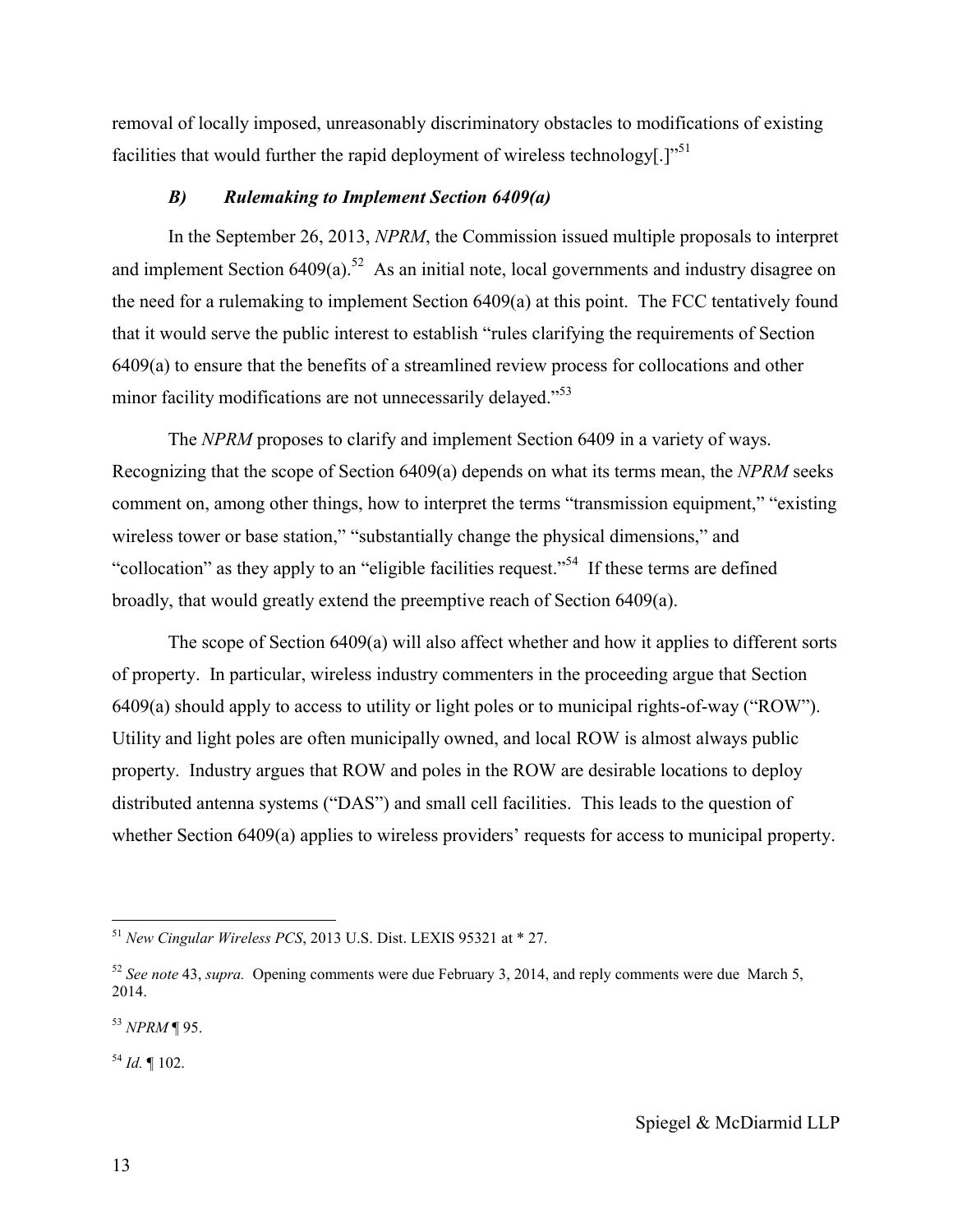The Commission's *NPRM* proposes to interpret Section 6409(a) to apply only to state and local governments acting as land use regulators and *not* as property owners.<sup>55</sup> This is in accordance with the suggestion of the FCC's Intergovernmental Advisory Committee ("IAC").<sup>56</sup> This interpretation would be consistent with court decisions holding that Section 332(c)(7) does not apply to a municipality's decisions as a property owner rather than as a zoning authority,  $57$  as well as the broader principle that "pre-emption doctrines apply only to state *regulation*."<sup>58</sup>

This market participant doctrine is well-established and distinguishes between actions that a municipality takes as a regulator and actions it takes as a market participant.<sup>59</sup> In the case of Section 6409(a), there is no indication that Congress intended to impose restrictions on a state or local government managing its own property that are not imposed on analogous private conduct.<sup>60</sup> In examining a municipal action to determine if it is proprietary rather than an attempt to regulate, the Fifth Circuit focused on two questions:

> First, does the challenged action essentially reflect the entity's own interest in its efficient procurement of needed goods and services, as measured by comparison with the typical behavior of private parties in similar circumstance? Second, does the narrow scope of

<sup>58</sup>*Bldg. & Constr. Trades Council,* 507 U.S. at 227 (emphasis in original).

<sup>59</sup> *See Engine Mfrs. Ass'n v. S. Coast Air Quality Mgmt. Dist.*, 498 F.3d 1031, 1040-42 (9th Cir. 2007) (discussing market participant doctrine and its application to proprietary action by states' political subdivisions). *See also Cardinal Towing & Auto Repair v. City of Bedford, Tex.*, 180 F.3d 686, 693 (5th Cir. 1999) ("Courts have similarly shielded contract specifications from preemption when they applied to a single discreet contract and were designed to insure efficient performance rather than advance abstract policy goals.").

 $\overline{a}$ <sup>55</sup> *Id.* ¶ 129.

<sup>&</sup>lt;sup>56</sup> Intergovernmental Advisory Committee to the FCC: Advisory Recommendation Number 2013-9, "Response to Wireless Telecommunications Bureau's Guidance on Interpretation of Section 6409(a) of the Middle Class Tax Relief and Job Creation Act of 2012" at 3-4, dated July 31, 2013, available at http://transition.fcc.gov/statelocal/recommendation2013-09.pdf.

<sup>57</sup> *See, e.g., Omnipoint Commc'ns, Inc.,* 738 F.3d at 200 (holding that a decision whether or not to allow construction on a municipality's own land "does not regulate or impose generally applicable rules on the placement, construction, and modification of personal wireless service facilities … and so the substantive limitations imposed by [Sections  $332(c)(7)(B)(i)$  and (iv)] are inapplicable" (quotation marks omitted)).

<sup>60</sup> *See Engine Mfrs. Ass'n,* 498 F.3d at 1041 ("'In the absence of any express or implied indication by Congress that a State may not manage its own property when it pursues its purely proprietary interests, and where analogous private conduct would be permitted, this Court will not infer such a restriction.'" (quoting *Bldg. & Constr. Trades Council*, 507 U.S. at 231-32)).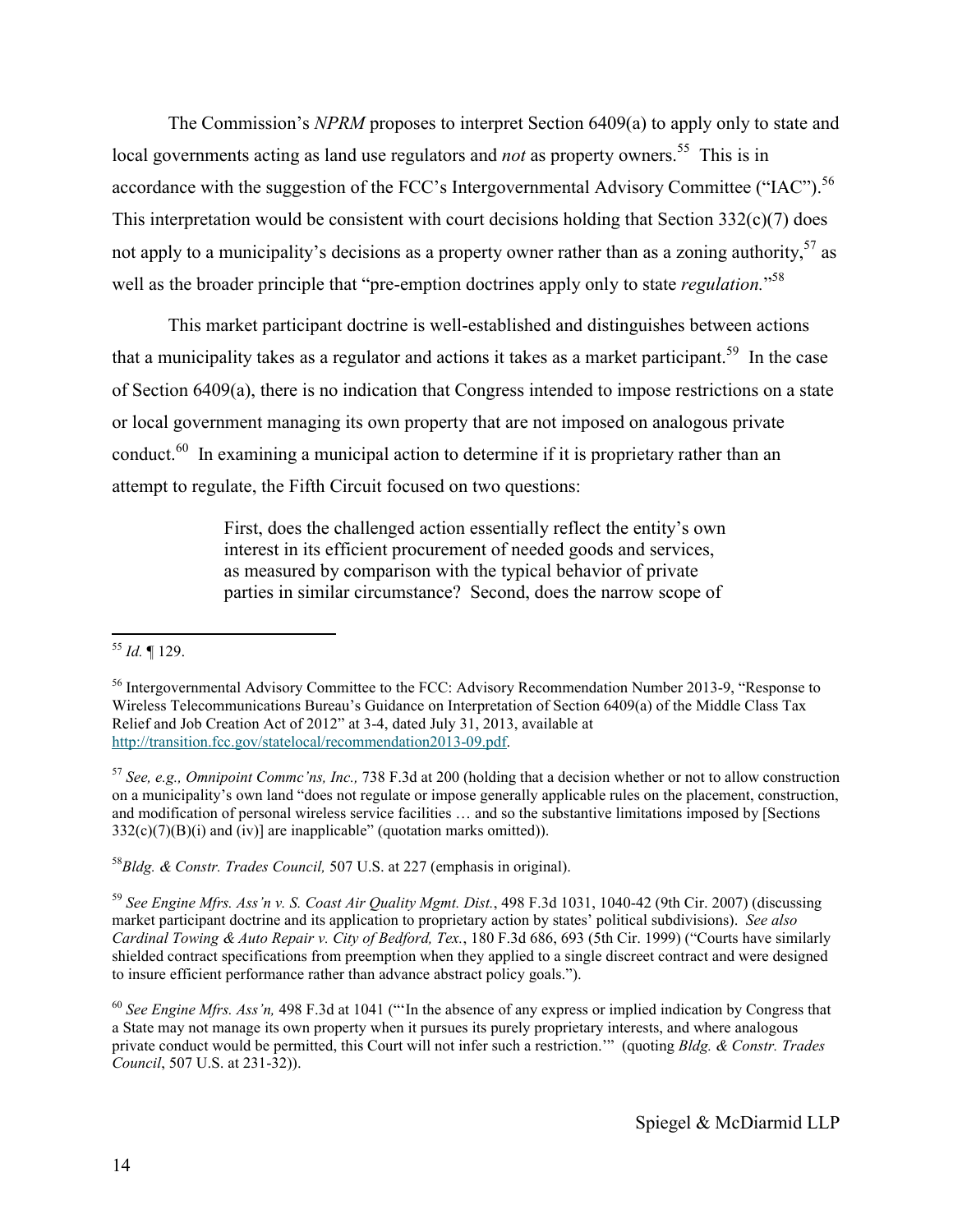the challenged action defeat an inference that its primary goal was to encourage a general policy rather than address a specific proprietary problem?<sup>61</sup>

Local government leases of municipal property for wireless facility siting fall squarely within the first question. $62$ 

Several municipal commenters in the *NPRM* discussed the practical, and inappropriate, consequences if Section 6409(a) were to apply to wireless providers' requests to locate their facilities on municipal property. Several water districts described the control they must exercise over their facilities for safety, operational, and other reasons, stressing that they can only allow wireless facilities to be placed at a location on a case-by-case basis, which would be defeated by an FCC rule requiring mandatory collocation.<sup>63</sup> Another water district similarly described the efforts it undertakes to strictly control and secure its facilities that would be incompatible with mandatory collocation under Section 6409(a).<sup>64</sup>

In addition to highlighting the distinction between regulatory actions and proprietary actions, local governments commenting on the *NPRM* argued that construing Section 6409(a) to apply to municipal property—essentially requiring local governments to grant access to municipal property—would be a taking within the meaning of the Fifth Amendment.<sup>65</sup> By restricting what sorts of activity a local government may allow or prohibit on its property, Section 6409(a) would rise to the level of a taking, and lacking a provision for determining or awarding just compensation, would be unconstitutional.

<sup>61</sup> *Cardinal Towing & Auto Repair,* 180 F.3d at 693.

<sup>62</sup> *See Chamber of Commerce of U.S. v. Lockyer*, 463 F.3d 1076, 1084 (9th Cir. 2006), *rev'd sub nom on other grounds Chamber of Commerce of U.S. v. Brown*, 554 U.S. 60 (2008) ("Each question constitutes a separate method of determining whether the state action at issue actually constitutes regulation, and a state need not satisfy both questions to be deemed to act as a market participant.").

 $^{63}$  Comments of the Valley Center Municipal Water District at 4, WT Docket No. 13-238 (filed Feb. 3, 2014); Comments of the Sweetwater Authority at 4, WT Docket No. 13-238 (filed Feb. 3, 2014).

<sup>&</sup>lt;sup>64</sup> Comments of the Padre Dam Municipal Water District at 2-3, WT Docket No. 13-238 (filed Feb. 3, 2014).

<sup>65</sup> Comments of the City of San Antonio, Texas at 8, in WT Docket No. 13-238 (filed Feb. 3, 2014); Comments of the City of Eugene, Oregon at 6, in WT Docket No. 13-238 (filed Feb. 3, 2014).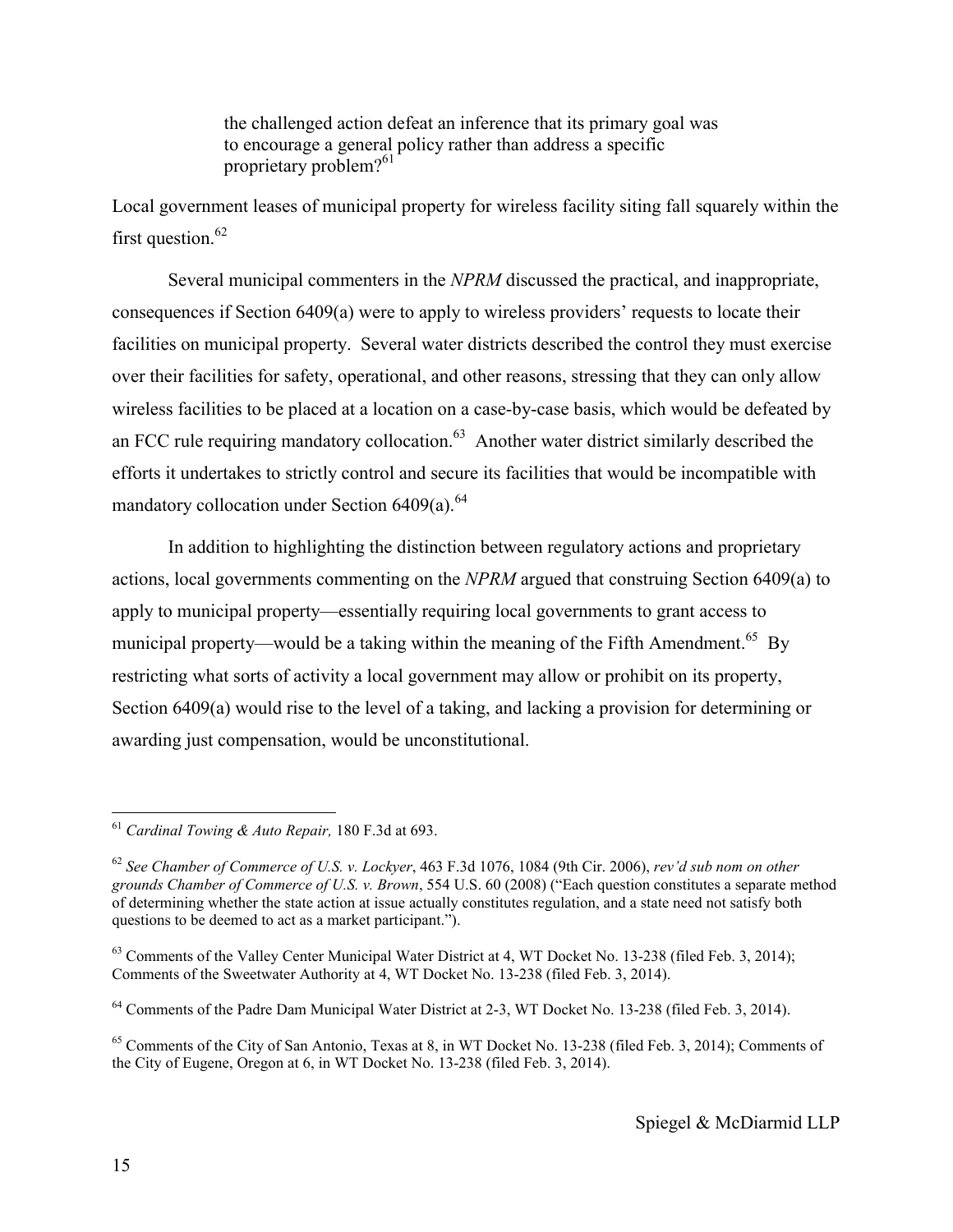Industry commenters largely agreed with the IAC's recommendation that Section 6409(a) does not apply to municipalities acting as property owners. However, several wireless industry commenters sought to distinguish between the ROW and other public property on the ground that the ROW is held in trust for the public rather than in a proprietary capacity.<sup>66</sup> These arguments are vulnerable to rebuttal on state property law grounds.

But the issue of whether Section 6409(a) can, or should, be applied to municipal property—and especially to ROW access—remains open in the pending Commission *NPRM* proceeding. Local governments would be well-advised both to monitor and participate in that proceeding.

#### <span id="page-16-0"></span>**IV. CONCLUSION**

Properly read, neither Section 332(c)(7) nor Section 6409(a) evidences any congressional intent to restrict the decisions that local governments make regarding the siting of wireless facilities on public property. The FCC, however, is considering these issues in a pending rulemaking. Although many local governments and governmental entities have argued in that proceeding against any attempt at applying these federal wireless siting provisions to municipal property, local government lawyers should be alert to the issue and keep a sharp eye on Section 332(c)(7) and Section 6409(a) case law and the FCC's pending *NPRM*.

<sup>66</sup> Reply Comments of PCIA – The Wireless Infrastructure Ass'n and the HetNet Forum at 22, in WT Docket No. 13-238 (filed March 5, 2014); Reply Comments of T-Mobile USA, Inc. at 20, in WT Docket No. 13-238 (filed March 5, 2014).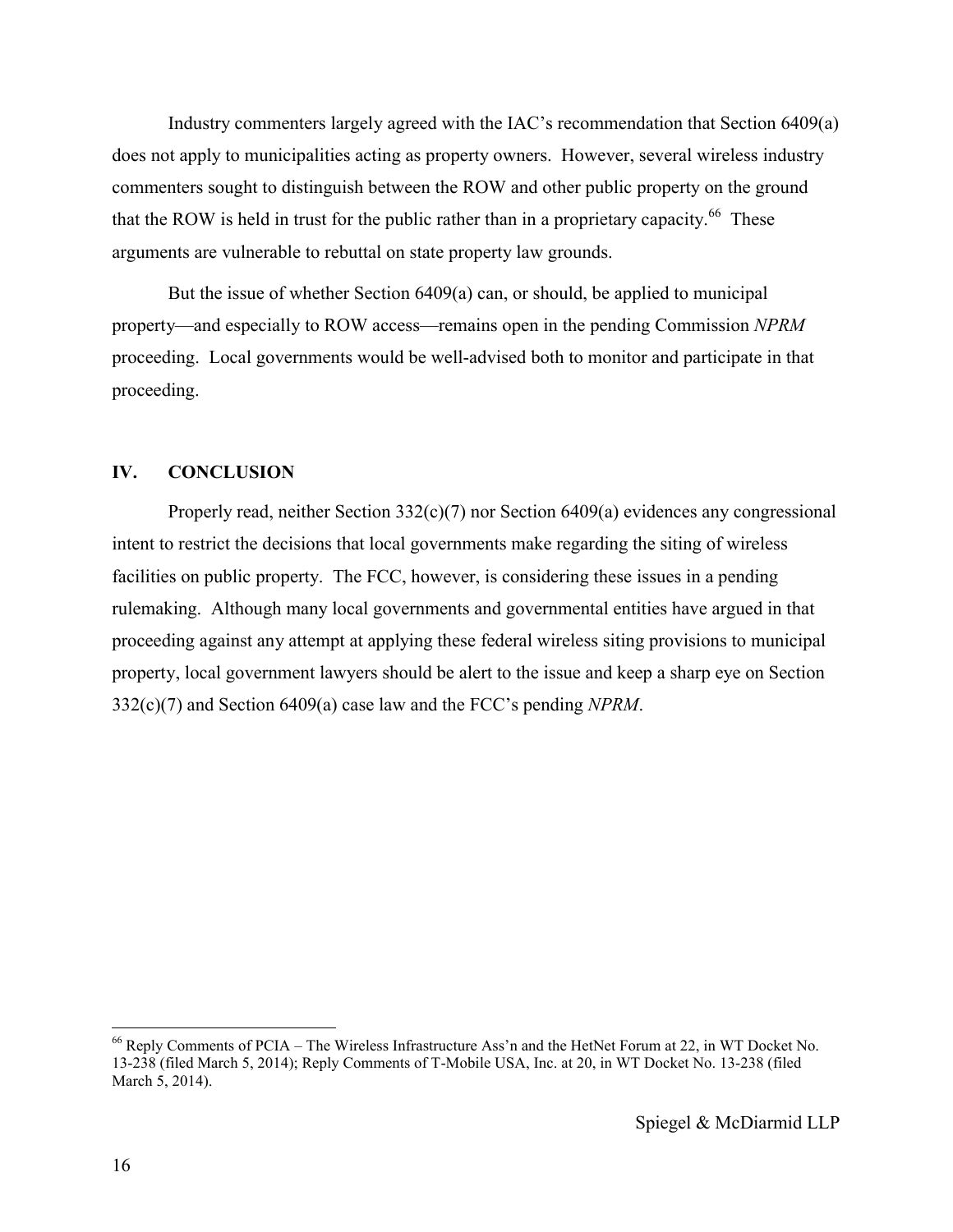#### **V. APPENDIX**

<span id="page-17-1"></span><span id="page-17-0"></span>*A) Text of Section 332(c)(7)*

# **Sec. 332. Mobile Services. 67**

**…**

## **(7) Preservation of local zoning authority**

#### **(A) General authority**

Except as provided in this paragraph, nothing in this chapter shall limit or affect the authority of a State or local government or instrumentality thereof over decisions regarding the placement, construction, and modification of personal wireless service facilities.

#### **(B) Limitations**

**(i)** The regulation of the placement, construction, and modification of personal wireless service facilities by any State or local government or instrumentality thereof—

**(I)** shall not unreasonably discriminate among providers of functionally equivalent services; and

**(II)** shall not prohibit or have the effect of prohibiting the provision of personal wireless services.

**(ii)** A State or local government or instrumentality thereof shall act on any request for authorization to place, construct, or modify personal wireless service facilities within a reasonable period of time after the request is duly filed with such government or instrumentality, taking into account the nature and scope of such request.

**(iii)** Any decision by a State or local government or instrumentality thereof to deny a request to place, construct, or modify personal wireless service facilities shall be in writing and supported by substantial evidence contained in a written record.

**(iv)** No State or local government or instrumentality thereof may regulate the placement, construction, and modification of personal wireless service facilities on the basis of the environmental effects of radio frequency emissions to the extent that such facilities comply with the Commission's regulations concerning such emissions.

**(v)** Any person adversely affected by any final action or failure to act by a State or local government or any instrumentality thereof that is inconsistent with this

 $^{67}$  Telecommunications Act of 1996, Pub. L. No. 104-104, § 704(a), 110 Stat. 56 (1996) (codified at 47 U.S.C. §  $332(c)(7)$ ).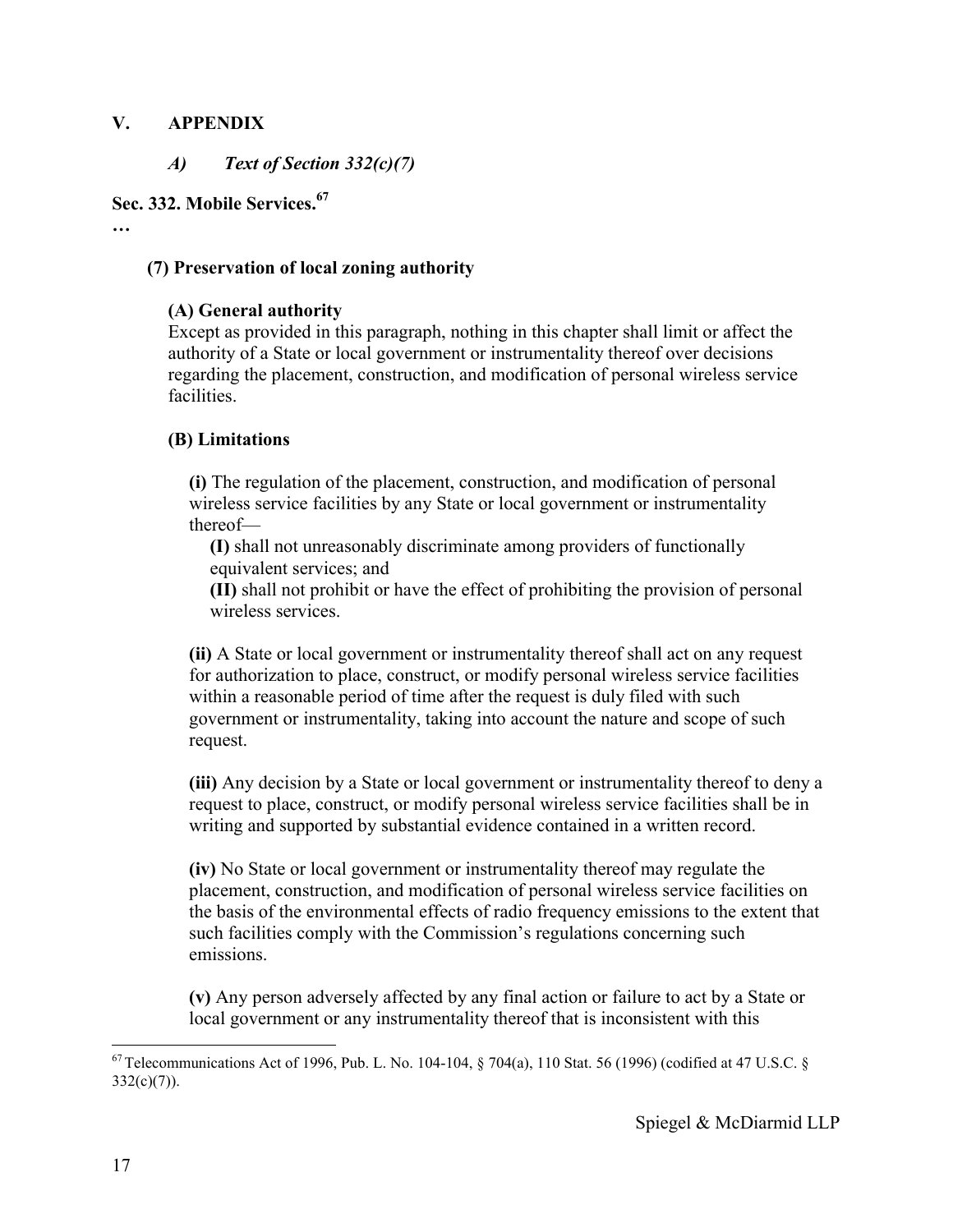subparagraph may, within 30 days after such action or failure to act, commence an action in any court of competent jurisdiction. The court shall hear and decide such action on an expedited basis. Any person adversely affected by an act or failure to act by a State or local government or any instrumentality thereof that is inconsistent with clause (iv) may petition the Commission for relief.

## (**C) Definitions**

For purposes of this paragraph—

**(i)** the term "personal wireless services" means commercial mobile services, unlicensed wireless services, and common carrier wireless exchange access services;

**(ii)** the term "personal wireless service facilities" means facilities for the provision of personal wireless services; and

**(iii)** the term "unlicensed wireless service" means the offering of telecommunications services using duly authorized devices which do not require individual licenses, but does not mean the provision of direct-to-home satellite services (as defined in section  $303(v)$  of this title).

# <span id="page-18-0"></span>*B) Text of Section 6409(a)*

## **Sec. 6409. Wireless Facilities Deployment.<sup>68</sup>**

#### **(a) Facility modifications.--**

**(1) In General.--** Notwithstanding section 704 of the Telecommunications Act of 1996 (Public Law 104–104) or any other provision of law, a State or local government may not deny, and shall approve, any eligible facilities request for a modification of an existing wireless tower or base station that does not substantially change the physical dimensions of such tower or base station.

**(2) Eligible Facilities Request.--** For purposes of this subsection, the term ''eligible facilities request'' means any request for modification of an existing wireless tower or base station that involves—

**(A)** collocation of new transmission equipment;

**(B)** removal of transmission equipment; or

**(C)** replacement of transmission equipment.

 $68$  Middle Class Tax Relief and Job Creation Act of 2012, Pub. L. No. 112-96,  $\S$  6409(a), 126 Stat. 156 (2012) (codified at 47 U.S.C. § 1445(a)).